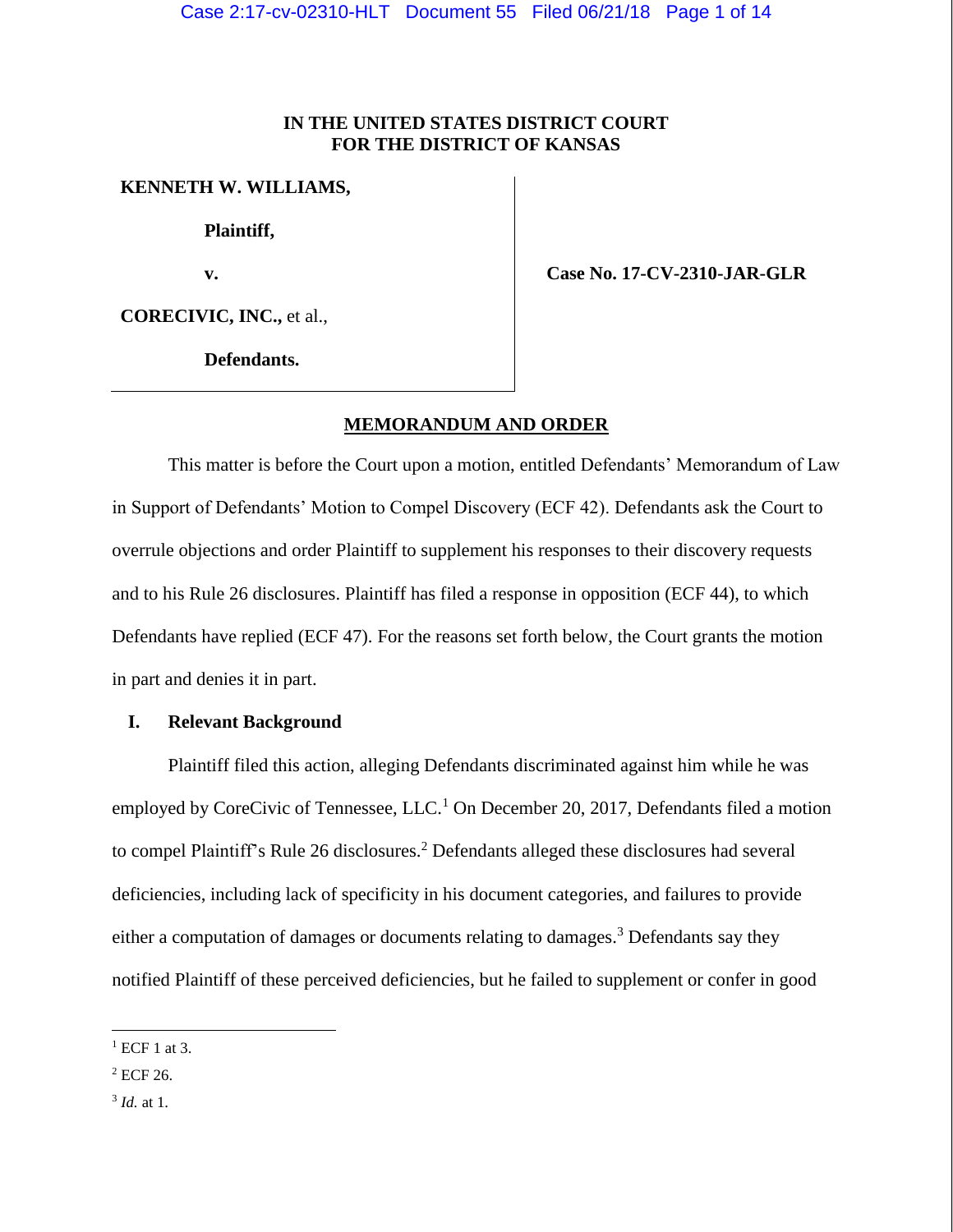## Case 2:17-cv-02310-HLT Document 55 Filed 06/21/18 Page 2 of 14

faith about these concerns.<sup>4</sup> Plaintiff responded that he had acted in good faith and that any deficiencies were the result of his forced relocation after Defendants terminated his employment.<sup>5</sup>

The Court held a hearing on January 9, 2018.<sup>6</sup> After considering Defendants' motion and hearing argument from the parties, the Court granted the motion and ordered Plaintiff to serve upon Defendants initial disclosures that fully complied with Fed. R. Civ. P. 26(a)(1)(A) within 14 days. Plaintiff submitted his supplemental Rule 26 disclosures on January 22, 2018.<sup>7</sup>

After receiving an extension of time, Defendants filed the pending motion to compel Plaintiff to provide supplemental Rule 26 disclosures and respond to Defendants' First Set of Interrogatories and Requests for Production. Defendants say they have satisfied their preliminary obligations, as required by D. Kan. Rule 37.2.<sup>8</sup> They attached several emails between counsel, which also show that counsel discussed Plaintiff's responses and Defendants' suggested deficiencies by telephone.<sup>9</sup> The Court therefore finds the parties properly conferred.

## **Legal Standard**

Federal Rule of Civil Procedure 26(b)(1) sets out the general scope of discovery. It states:

Parties may obtain discovery regarding any nonprivileged matter that is relevant to any party's claim or defense and proportional to the needs of the case, considering the importance of the issues at stake in the action, the amount in controversy, the parties' relative access to relevant information, the parties' resources, the importance of the discovery in resolving the issues, and whether the burden or expense of the proposed discovery outweighs its

 $\overline{a}$ 

 $6$  ECF 29.

<sup>4</sup> *Id.* at 2.

<sup>5</sup> ECF 27 at 2.

<sup>7</sup> ECF 32.

<sup>8</sup> ECF 42 at 2.

 $9$  ECF 42-1.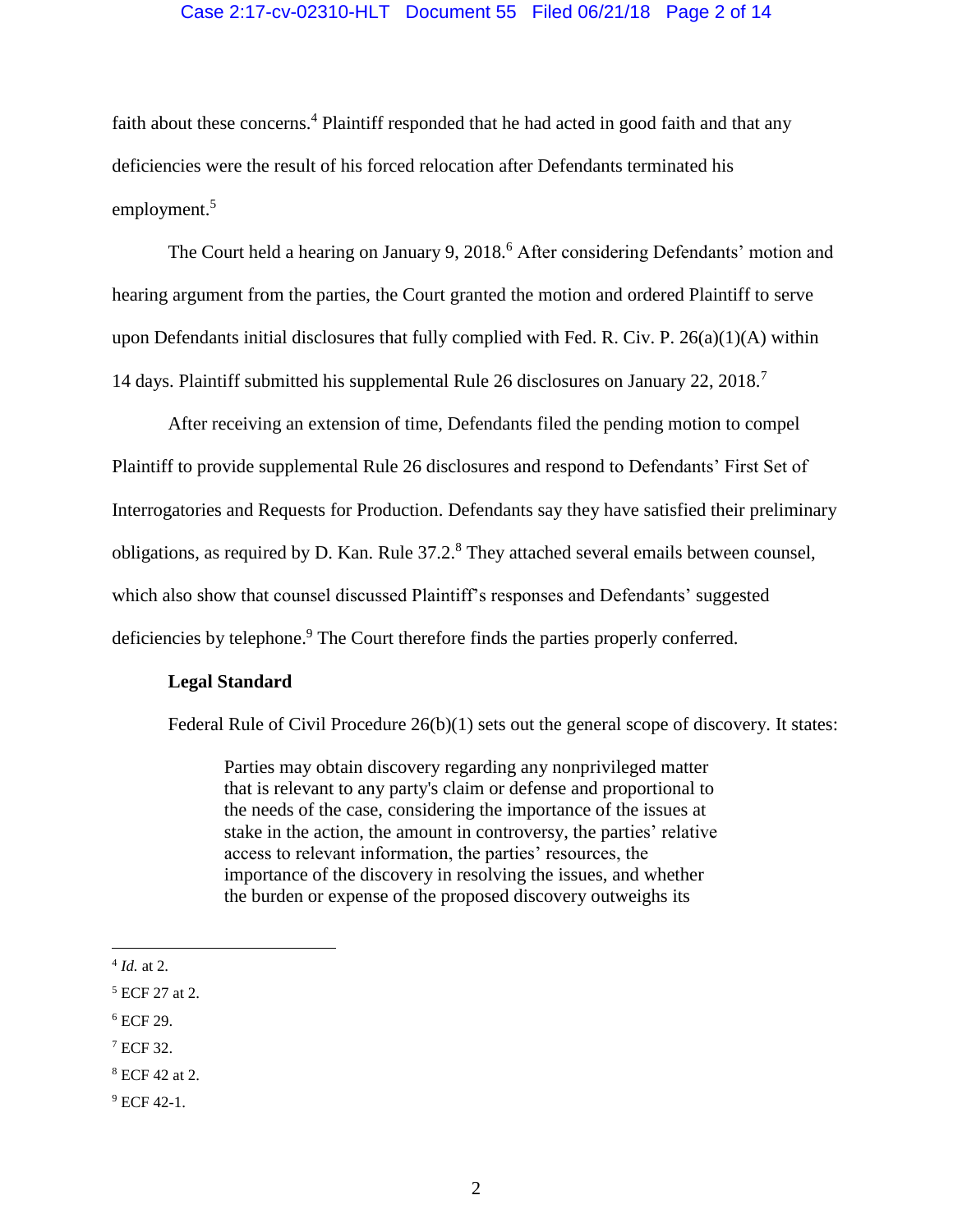## Case 2:17-cv-02310-HLT Document 55 Filed 06/21/18 Page 3 of 14

likely benefit. Information within this scope of discovery need not be admissible in evidence to be discoverable.

Considerations of both relevance and proportionality now govern the scope of discovery.<sup>10</sup> Relevant information is "any matter that bears on, or that reasonably could lead to other matter that could bear on" any party's claim or defense.<sup>11</sup> The 2015 amendment to Fed. R. Civ. P. 26(b)(1) deleted the requirement that information must be "reasonably calculated to lead to the discovery of admissible evidence," because it was often misused to define the scope of discovery and had the potential to "swallow any other limitation."<sup>12</sup>

"When the discovery sought appears relevant, the party resisting discovery has the burden to establish the lack of relevancy by demonstrating that the requested discovery (1) does not come within the scope of relevancy as defined under Fed. R. Civ. P. 26(b)(1), or (2) is of such marginal relevancy that the potential harm occasioned by discovery would outweigh the ordinary presumption in favor of broad disclosure."<sup>13</sup>

When the discovery sought is "overly broad on its face or when relevancy is not readily apparent, the party seeking the discovery has the burden to show the relevancy of the request."<sup>14</sup> A request is overly broad on its face "if it is couched in such broad language as to make arduous the task of deciding which of numerous documents may conceivably fall within its scope."<sup>15</sup> The Court considers the overall wording of a request in determining whether it is overly broad.<sup>16</sup>

<sup>&</sup>lt;sup>10</sup> *See* Fed. R. Civ. P. 26(b)(1) advisory committee's note to 2015 amendment.

<sup>11</sup> *Rowan v. Sunflower Elec. Power Corp.*, No. 15-cv-9227-JWL-TJJ, 2016 WL 3745680, at \*2 (D. Kan. July 13, 2016) (quoting *Oppenheimer Fund, Inc. v. Sanders*, 437 U.S. 340, 351 (1978)).

<sup>&</sup>lt;sup>12</sup> *See* Fed. R. Civ. P. 26(b)(1) advisory committee's note to 2015 amendment.

<sup>13</sup> *Gen. Elec. Cap. Corp. v. Lear Corp.*, 215 F.R.D. 637, 640 (D. Kan. 2003).

<sup>14</sup> *Id.*

<sup>15</sup> *Stonebarger v. Union Pac. R.R. Co.*, No. 13-2137-JAR-TJJ, 2015 WL 64980, at \*4 (D. Kan. Jan. 5, 2015) (quoting *Johnson v. Kraft Foods N. Am., Inc.*, 238 F.R.D. 648, 658–59 (D. Kan. 2006) (internal citations omitted)).

<sup>16</sup> *Robinson v. City of Arkansas City, Kan.*, No. 10-1431-JAR-GLR, 2012 WL 603576, at \*8 (D. Kan. Feb. 24, 2012) (citing *Cotracom Commodity Trading Co. v. Seaboard Corp.*, 189 F.R.D. 655, 665–66 (D. Kan. 1999)).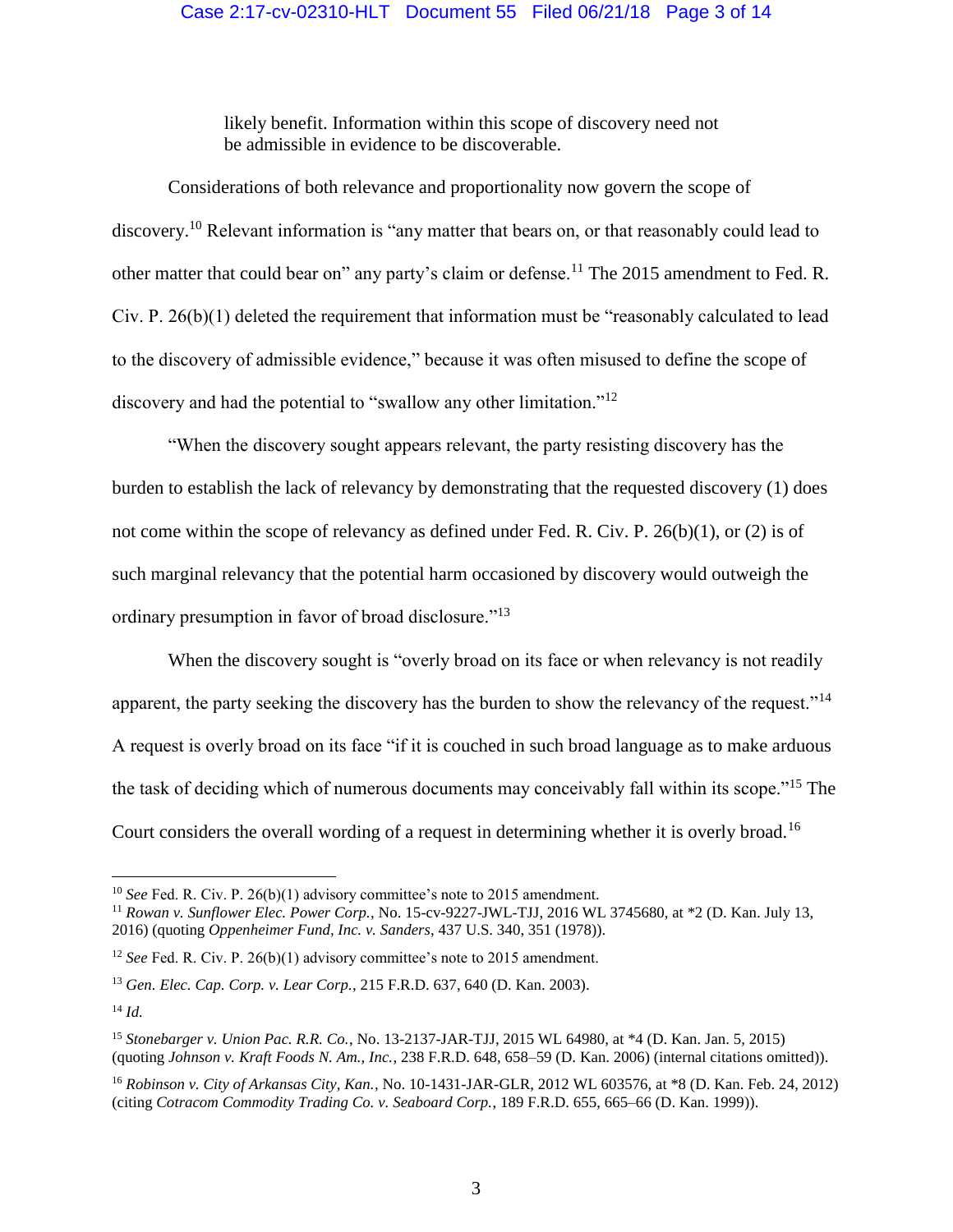### Case 2:17-cv-02310-HLT Document 55 Filed 06/21/18 Page 4 of 14

To succeed on a "vague and ambiguous" objection, the objecting party "must show that more tools beyond mere reason and common sense are necessary to attribute ordinary definitions to terms and phrases utilized."<sup>17</sup>

### **II. Analysis**

Defendants first argue Plaintiff makes general, conditional, and form objections to their discovery requests. They ask the Court to find these objections waived. They also ask the Court to compel further responses to their interrogatories and requests for production and to Plaintiff's supplemental Rule 26 disclosures.

Plaintiff does not address many of Defendants' arguments in his response. He more simply says he has complied with the Order of January 9, 2018 and the Federal Rules of Civil Procedure, without any examples to support his statement. He says he has not withheld any documents or information "but simply asserted objections to certain discovery request (sic) to preserve them for trial."<sup>18</sup> He also says he "even asked Defendants' counsel what they would propose is an adequate response that does not waive any objections on behalf of Plaintiff", yet received no response.<sup>19</sup>

### **A. General objections**

Plaintiff included a "general objections" section in his responses to both the interrogatories and the requests for production of documents.<sup>20</sup> Plaintiff then included objections to each of Defendants' discovery requests, but also provided an answer "subject to and without

<sup>17</sup> *Brecek & Young Advisors, Inc. v. Lloyds of London Syndicate 2003*, No. 09-cv-2516-JAR, 2011 WL 765882, at \*2 (D. Kan. Feb. 25, 2011) (quoting *Moss v. Blue Cross & Blue Shield of Kan., Inc.*, 241 F.R.D. 683, 696 (D. Kan. 2007)).

<sup>18</sup> ECF 44 at 2.

<sup>19</sup> *Id.*

<sup>20</sup> *See* ECF 42-3 at 4; ECF 42-4 at 4.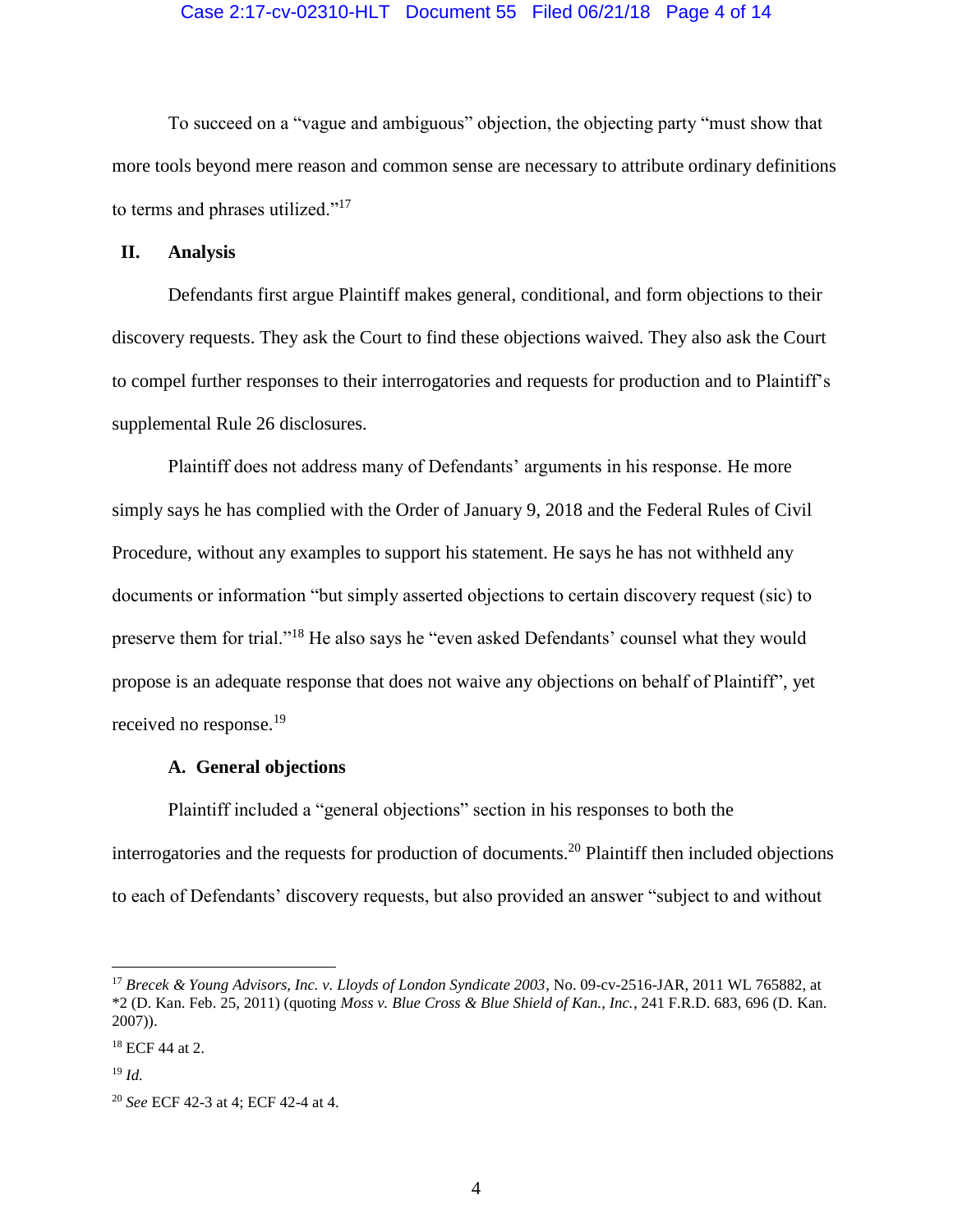### Case 2:17-cv-02310-HLT Document 55 Filed 06/21/18 Page 5 of 14

waiving the objection" to all but one interrogatory (No. 15), and all but one request for production (No. 26). Defendants do not ask the Court to compel supplemental responses to Interrogatory No. 15 or Request for Production No. 26.

For his "general objections" to the interrogatories, Plaintiff states he "objects to interrogatories seeking information protected by the attorney-client privilege, the work product doctrine, or other applicable privilege or immunity.<sup>"21</sup> He also objects to the use of terms "such as 'each,' 'any,' and 'all' because they are facially overbroad."<sup>22</sup> Plaintiff then states he "incorporates these General Objections into each answer that follows."<sup>23</sup> However, Plaintiff does not object to any particular interrogatory as facially overbroad. Finding none of the interrogatories to be facially overbroad, the Court rejects Plaintiff's objections that they are "vague and unsupported"<sup>24</sup>

For his "general objections" to Defendants' requests for production of documents, Plaintiff states he objects to each request "insofar as" it calls for documents that are not in his control, that were prepared for or in anticipation of litigation, that constitute work product or contain attorney-client communications or another privilege, that are publicly available, that "do not specifically refer to the events which are the subject matter of this litigation," and that are not relevant "nor reasonably calculated to lead to the discovery of admissible evidence."<sup>25</sup>

 $\overline{a}$ 

 $25$  ECF 42-4 at 4-5.

<sup>21</sup> ECF 42-3 at 4.

<sup>22</sup> *Id.*

<sup>23</sup> *Id.*

<sup>24</sup> *Sprint Comm. Co., L.P. v. Comcast Cable Comm., LLC*, Nos. 11-2684-JWL, 11-2685-JWL, 11-2686-JWL, 2014 WL 1794552, at \*3 (D. Kan. May 6, 2014).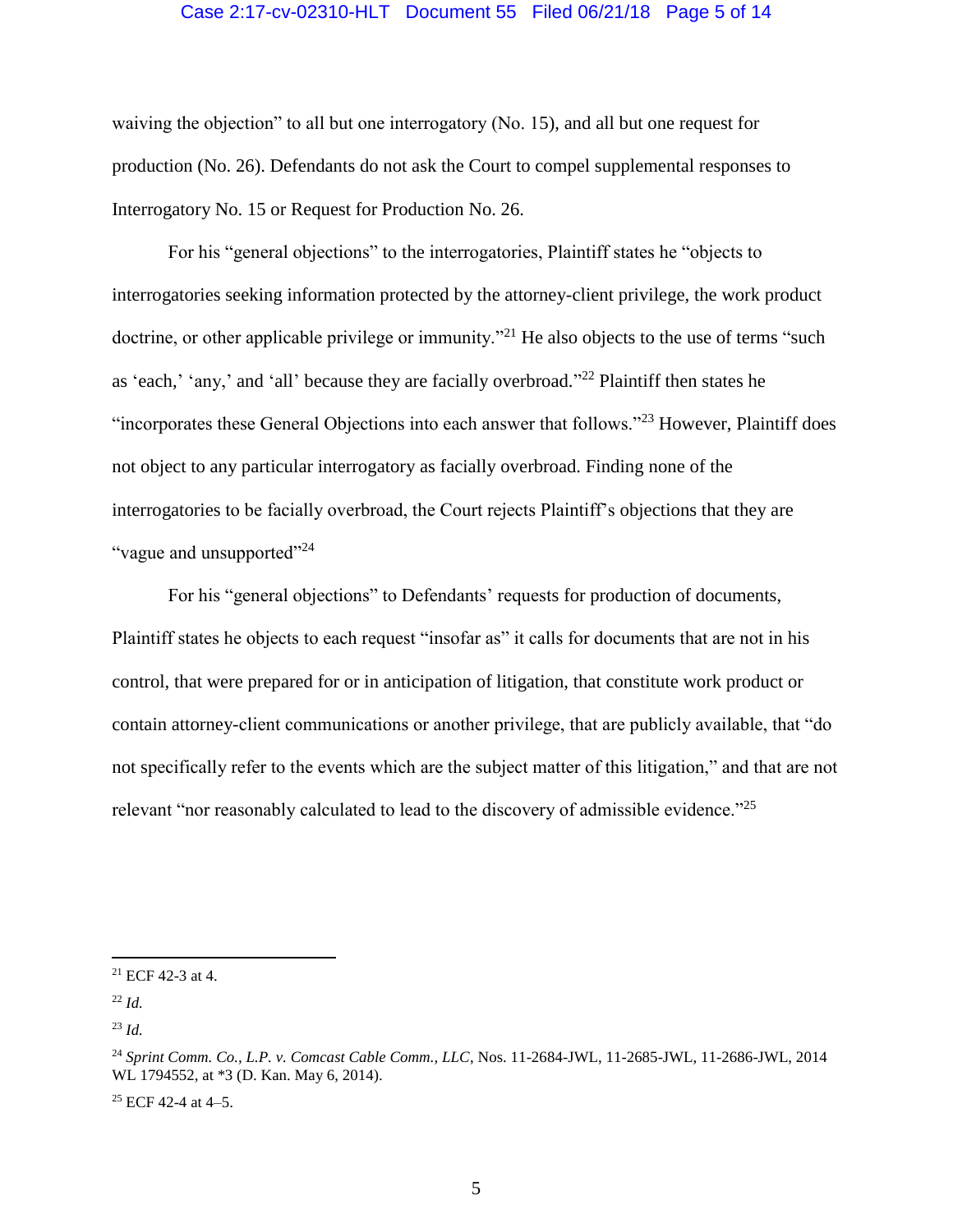### Case 2:17-cv-02310-HLT Document 55 Filed 06/21/18 Page 6 of 14

In the District of Kansas, "general objections are considered 'overly broad and worthless unless the objections are substantiated with detailed explanations.<sup>"26</sup> Our Court has consistently held that "a general objection that objects to a discovery request 'to the extent' that it asks the responding party to provide documents or information protected by the attorney-client privilege or work product immunity is tantamount to asserting no objection at all."<sup>27</sup>

Plaintiff objects "insofar as" and/or "to the extent that" each request for production at issue is either overly broad, unduly burdensome, vague, ambiguous, not relevant, or subject to some kind of privilege. Plaintiff has made no meaningful effort to show how any of these general objections apply to any specific request. Thus, these objections are "mere hypothetical or contingent possibilities."<sup>28</sup>

Plaintiff further uses boilerplate language such as the interrogatory "is over broad, unduly burdensome and seeks information that is neither relevant nor reasonably calculated to lead to the discovery of admissible evidence."<sup>29</sup> Yet Plaintiff fails to explain how any interrogatory is overbroad, unduly burdensome, or irrelevant. He also protests that a word or phrase is vague and ambiguous, but does not explain how he finds them vague or ambiguous or why the word or phrase requires a definition other than what common sense would dictate.

As the objecting party, Plaintiff has failed to argue or show that any interrogatories or requests for production are irrelevant, overbroad, unduly burdensome, vague, or ambiguous on their face. Therefore, he has the burden to establish how each interrogatory and request is

<sup>26</sup> *Bettis v. Hall*, No. 10-2457-JAR, 2015 WL 1268014, at \*2 (D. Kan. Mar. 19, 2015) (quoting *Terracon Consultants Inc. v. Drash*, No. 12–2345-EFM, 2013 WL 1633572, at \*2 (D. Kan. Apr. 16, 2013)).

<sup>27</sup> *Sonnino v. Univ. of Kan. Hosp. Auth.*, 221 F.R.D. 661, 667 (D. Kan. 2004).

<sup>28</sup> *Id.* (internal quotations omitted).

<sup>&</sup>lt;sup>29</sup> Plaintiff objects to every interrogatory except No. 12 as overbroad, unduly burdensome, and/or irrelevant.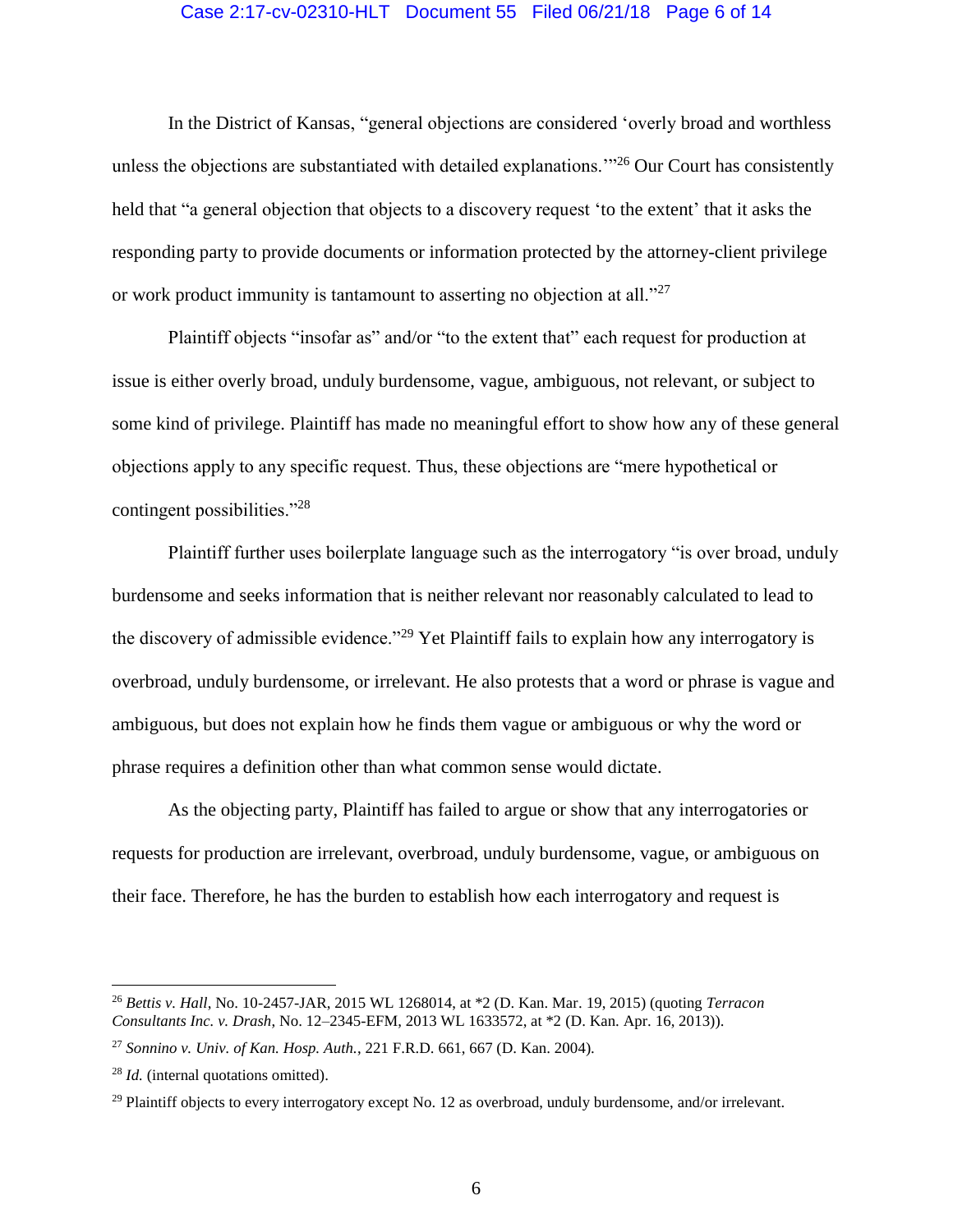### Case 2:17-cv-02310-HLT Document 55 Filed 06/21/18 Page 7 of 14

inadequate. He has not met that burden. His boilerplate, general objections are improper. The Court deems these objections waived and overrules them.

### **B. Conditional objections**

In all of his responses to the interrogatories and requests for production of documents at issue, Plaintiff includes a conditional objection before his answer. "Conditional objections occur when 'a party asserts objections, but then provides a response 'subject to' or 'without waiving' the stated objections.'"<sup>30</sup>

As with general objections, it is well settled in this district that "conditional answers are invalid and unsustainable."<sup>31</sup> As discussed by Judge O'Hara, the practice of responding to discovery requests with conditional objections "is manifestly confusing (at best) and misleading (at worse), and has no basis at all in the Federal Rules of Civil Procedure."<sup>32</sup> When a party responds that it is producing documents "'subject to and without waiving its objections,' the requesting opponent 'is left guessing as to whether [the producing party] has produced all documents, or only produced some documents and withheld others on the basis of privilege."<sup>33</sup> Objections may not thus be reserved; "they are either raised or they are waived."<sup>34</sup> This Court and others have held "whenever an answer accompanies an objection, the objection is deemed waived and the answer, if responsive, stands."<sup>35</sup> Accordingly, the Court deems these objections waived and overrules them.

<sup>30</sup> *U, Inc. v. ShipMate, Inc.*, No. 14-2287-JTM-TJJ, 2015 WL 3822731, at \*3 (D. Kan. June 19, 2015).

<sup>31</sup> *Sprint Comm. Co., L.P. v. Comcast Cable Comm., LLC*, Nos. 11-2684-JWL, 11-2685-JWL, 11-2686-JWL, 2014 WL 545544, at \*2 (D. Kan. Feb. 11, 2014).

<sup>32</sup> *Id.*

<sup>33</sup> *Id.* (quoting *Pro Fit Mgmt., Inc. v. Lady of Am. Franchise Corp.*, No. 08–2662, 2011 WL 939226, at \*7–9 (D. Kan. Feb. 25, 2011)).

<sup>34</sup> *Id.* at \*3 (internal citations omitted).

<sup>35</sup> *Id.* (internal quotations and citations omitted).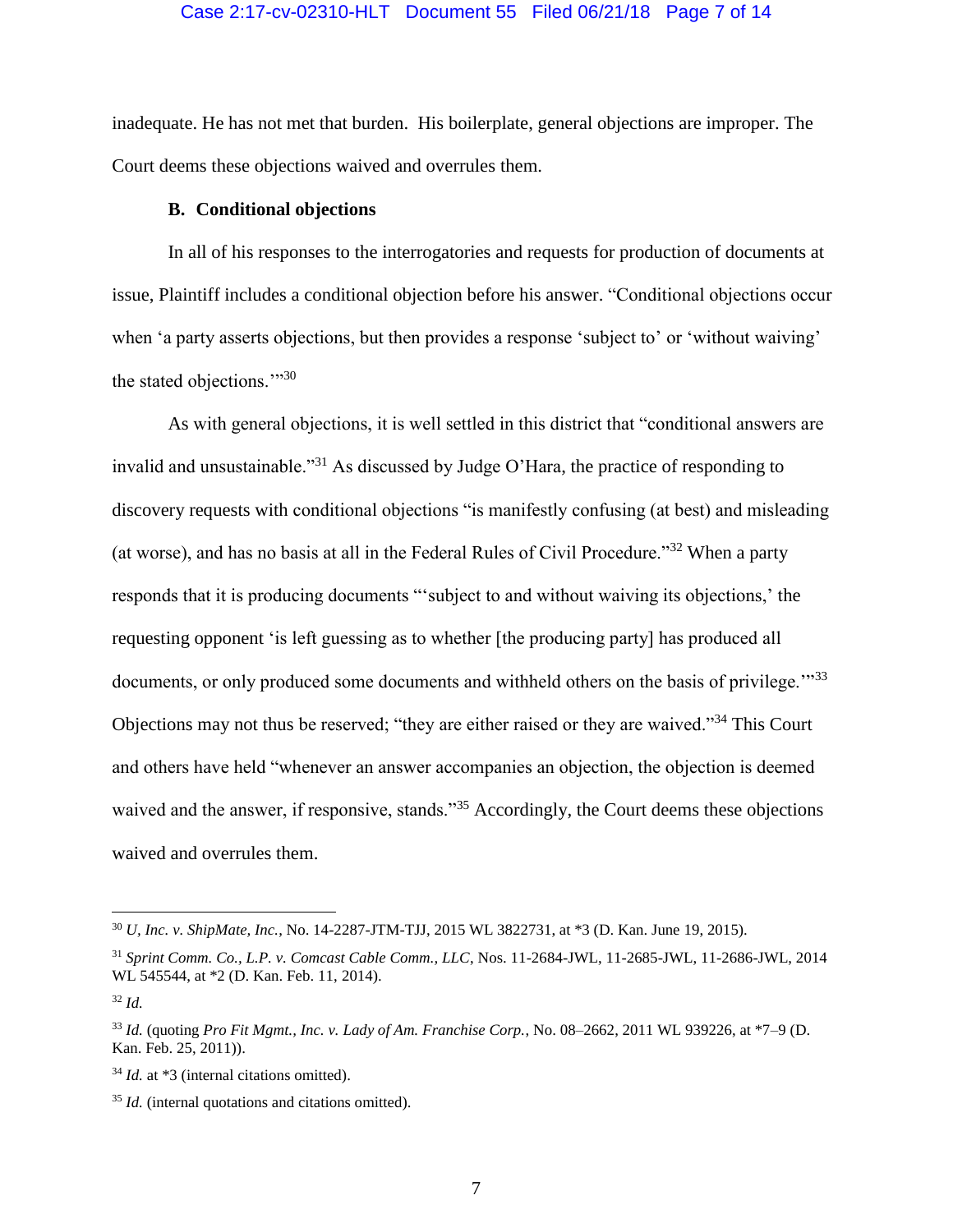#### **C. Incomplete responses**

Defendants argue the responses are incomplete and that Plaintiff should be compelled to provide complete answers. The Court agrees that many of his answers are incomplete. It considers each interrogatory and request for production. Each of Plaintiff's answers follows his general and conditional objections. As previously discussed, the Court overrules them and deems the objections waived. The Court considers whether the answers that accompany these objections are responsive.

#### **i. Interrogatories**

Interrogatories 1 and 2 ask Plaintiff to identify all persons, and their addresses and telephone numbers, with whom Plaintiff has discussed his injuries that are described in the complaint, or his termination and alleged retaliation and discrimination of Defendants, or whom Plaintiff knows or believes has information related to his claims. Plaintiff lists several names and phone numbers, but only the city and state for each person. Defendants' motion to compel as to these interrogatories is granted. If Plaintiff does not know the person's address or phone number, he should so state. Otherwise, Plaintiff shall supplement these responses to fully answer the interrogatories.

Interrogatory No. 3 asks Plaintiff to identify the category into which each item of damages falls (i.e. general, special or consequential, etc.). Plaintiff states he is unable to accurately ascertain the amount of actual damages and reserves the right to supplement at later date. This answer is not responsive. Plaintiff provides no explanation for his alleged inability to ascertain his damages. The motion to compel is granted. Plaintiff shall supplement this response to fully answer the interrogatory.

8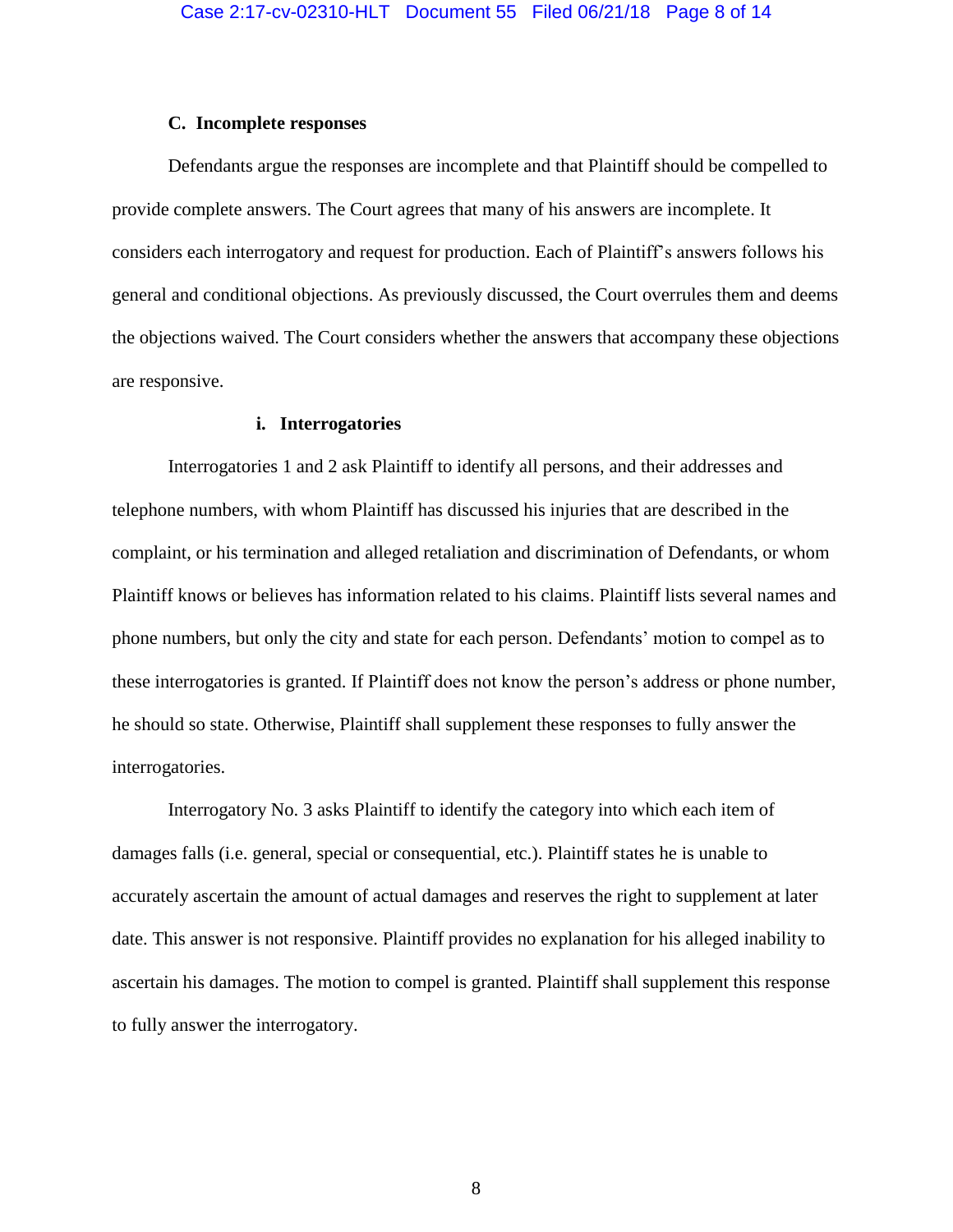#### Case 2:17-cv-02310-HLT Document 55 Filed 06/21/18 Page 9 of 14

Interrogatory Nos. 4 and 5 ask Plaintiff to identify any person other than counsel who has provided a written statement or opinion related to Plaintiff's allegations or who has discriminated against Plaintiff. He does respond, including names and descriptions of each person's statements, but he does not include dates. He includes a month and year, and if that is all he knows or can remember, he should so state. Otherwise, Plaintiff shall supplement this response to fully answer the interrogatories. Defendants' motion to compel as to these interrogatories is granted.

Interrogatories 6 and 7 ask Plaintiff to identify each complaint, concern, or grievance filed with Defendants. He responds that he does not have such information and believes it is in Defendants' email server. Plaintiff mentions at least three such incidents in his amended complaint.<sup>36</sup> Defendants' motion to compel as to these interrogatories is granted. Plaintiff shall supplement this response to fully answer the interrogatory.

Interrogatory No. 8 asks Plaintiff for his income from 2012 to present. He answers that he received unemployment benefits in 2017. but that he would supplement his response upon the finalization of his tax filing and income verification. He provides no further information as to when "the finalization of his tax filing and income verification" would occur. The Court will assume he now has the responsive information. Defendants' motion to compel with regard to this interrogatory is granted. Plaintiff shall supplement this response to fully answer the interrogatory.

Interrogatory No. 9 asks Plaintiff to list all employers with whom he was employed, including his job title and salary. Plaintiff simply says he was "self employed." Defendants' motion to compel as to this interrogatory is granted. Plaintiff shall supplement this response to

<sup>36</sup> ECF 51 at ¶46, ¶54, and ¶71.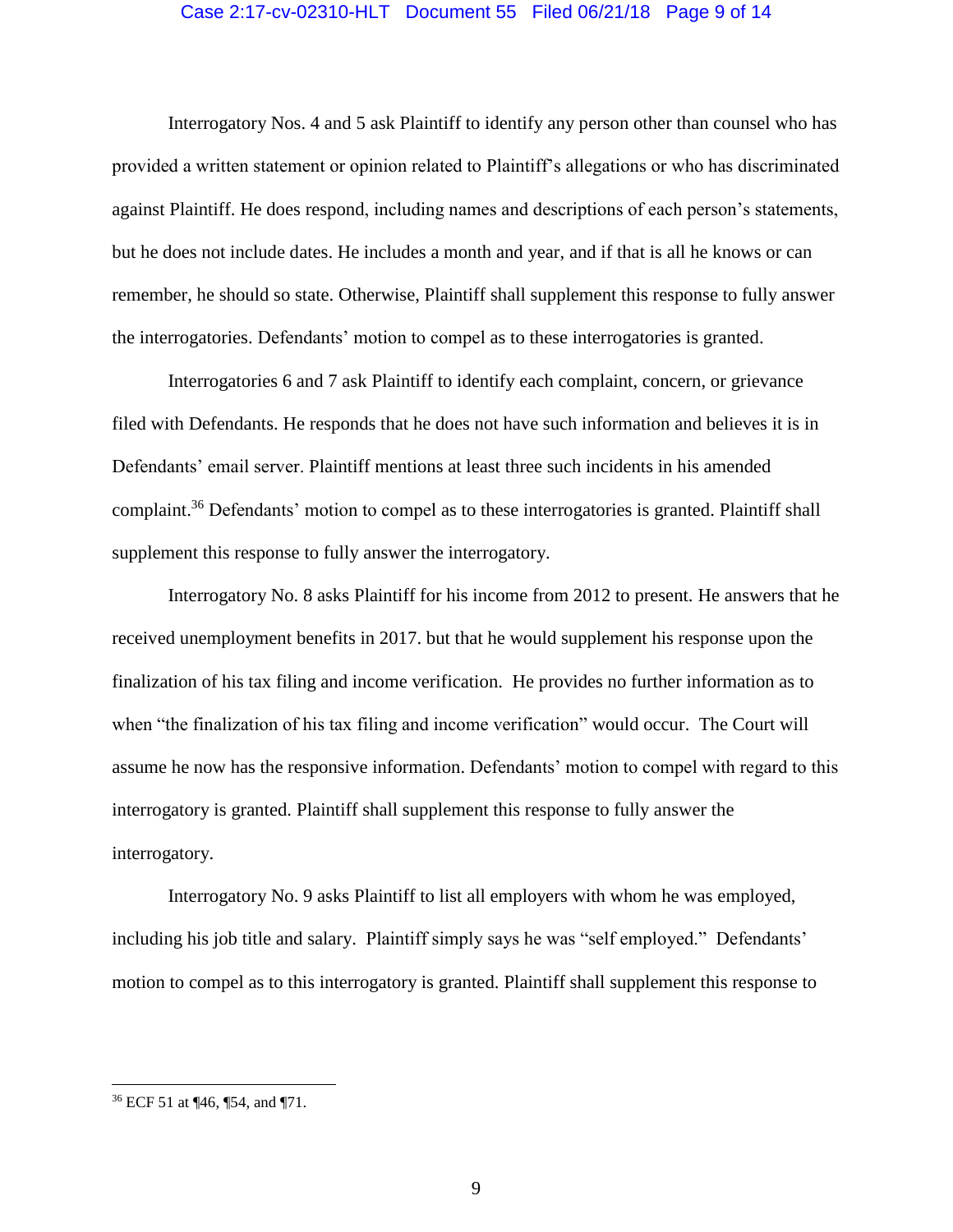### Case 2:17-cv-02310-HLT Document 55 Filed 06/21/18 Page 10 of 14

fully answer the interrogatory. If he was not employed with any other employers, he should state that to be the fact. And he should also state what was his self-employed job title and his salary.

Interrogatory No. 10 asks Plaintiff to identify each prospective employer to which he applied during or after his employment with Defendants and the outcome of the applications. Plaintiff lists three prospective employers. But he provides no dates and fails to state the outcomes of the applications. The motion to compel as to this interrogatory is granted. Plaintiff shall supplement this response to fully answer the interrogatory.

Interrogatory No. 11 asks who besides Plaintiff's attorney assisted in the preparation of his responses. Plaintiff states "no one." This is a full and complete response to the interrogatory, and Defendants' motion to compel further response as to this interrogatory is denied.

Interrogatory No. 12 asks Plaintiff to identify all legal proceedings he has been involved in by case number and caption, including his role in each case and the outcome. Plaintiff lists several cases but no captions and only one case number. He does not state his role in any of them. Defendants' motion to compel as to this interrogatory is granted. Plaintiff shall supplement this response to fully answer the interrogatory.

Interrogatories Nos. 13 and 14 ask whether Plaintiff has ever complained of race or age discrimination or retaliation to an employer excluding Defendants. Plaintiff states "no." This is a full and complete response to the interrogatory, and Defendants' motion to compel further response as to these interrogatories is denied.

Interrogatory No. 16 asks for Plaintiff's email addresses, phone numbers, and social media sites that he used or accessed from January 1, 2015 to present. Plaintiff includes two email addresses and three phone numbers, but nothing regarding social media. The interrogatory specifically requests Plaintiff "provide the link to your home page." If Plaintiff does not have any

10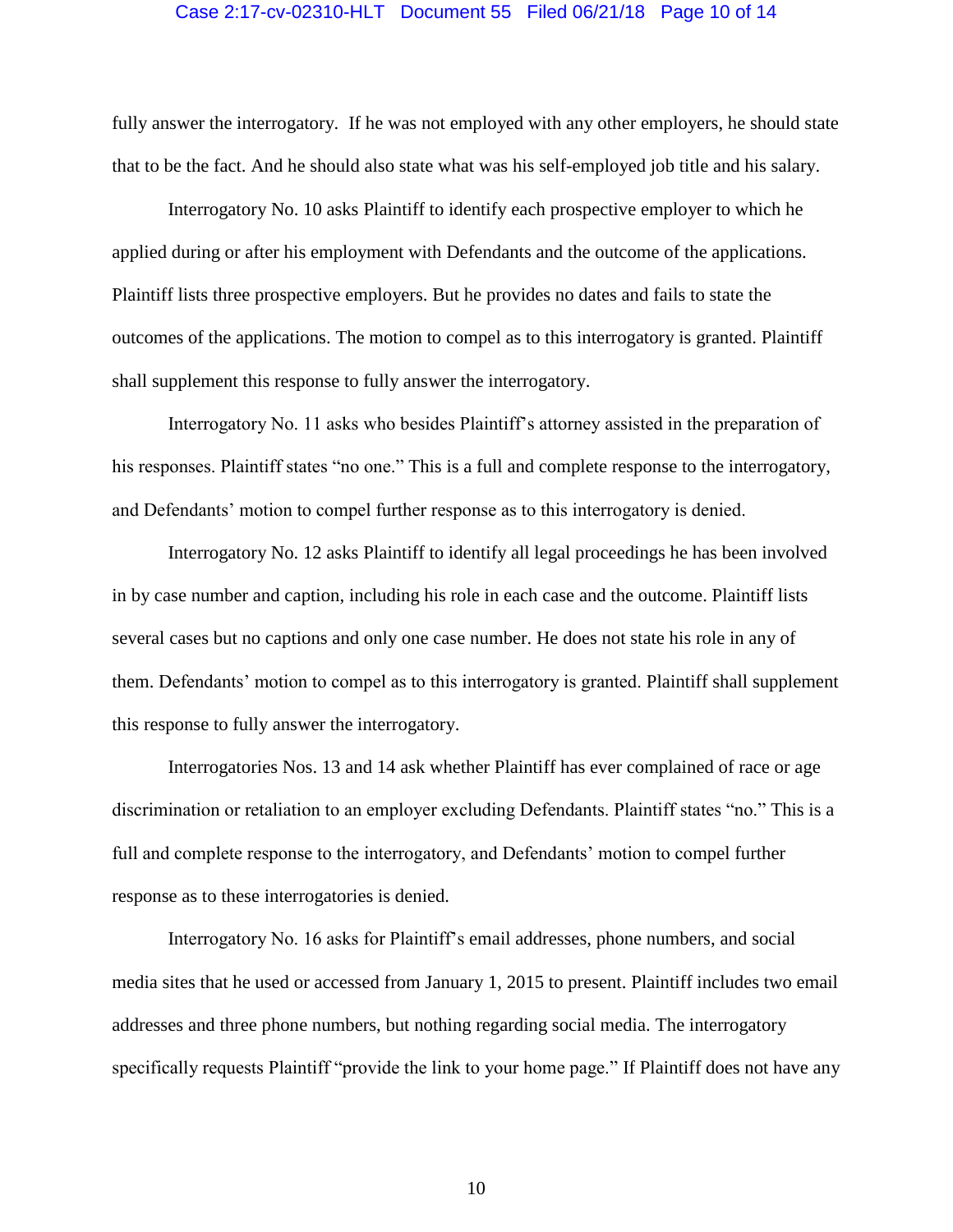### Case 2:17-cv-02310-HLT Document 55 Filed 06/21/18 Page 11 of 14

social media website profiles (e.g. a Facebook account), he should so state. Otherwise, he shall supplement his answer to include his social media websites. Defendants' motion to compel as to this interrogatory is granted.

Interrogatory Nos. 17 and 18 ask Plaintiff to provide information regarding his medical providers. Plaintiff states he "cannot identify treating physicians" because he does not have medical insurance. "Generally, discovery requests seeking an employment discrimination plaintiff's medical and psychological records are held to be relevant as to both causation and the extent of plaintiff's alleged injuries and damages if plaintiff claims damages for emotional pain, suffering, and mental anguish."<sup>37</sup> Defendants' motion to compel as to these interrogatories is granted. Plaintiff shall supplement these responses with the information requested, and if he has not sought medical care, then he should explain the basis for his claim of mental and emotional distress.

Interrogatory No. 19 asks Plaintiff to list all current and former employees of Defendants with whom he has spoken outside of the grievance process or performance review since February 8, 2017. Plaintiff lists four people. This is a full and complete response to the interrogatory, and Defendants' motion to compel further response as to this interrogatory is denied.

Interrogatory No. 20 asks Plaintiff to identify every employee of Defendants with whom he rode to or from work, along with dates. Plaintiff provides names (though some names are incomplete), and no dates. Defendants' motion to compel as to this interrogatory is granted. Plaintiff shall supplement this response to fully answer the interrogatory.

<sup>37</sup> *Owens v. Sprint/United Mgmt. Co.*, 221 F.R.D. 657, 659 (D. Kan. 2004).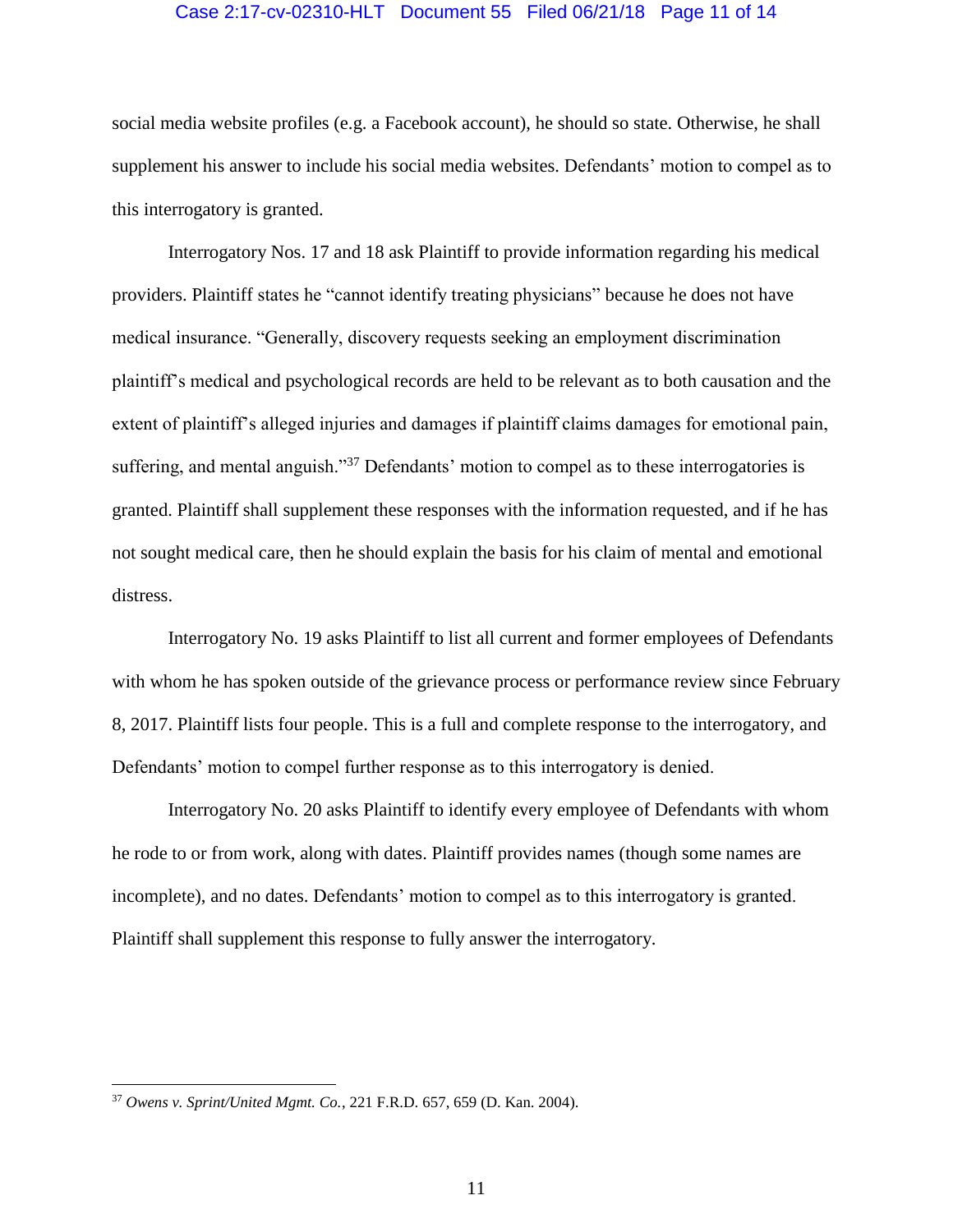#### **ii. Requests for Production**

For each request for production at issue, Plaintiff responds simply, "Plaintiff will produce relevant, non-privileged documents that are responsive to this request on a rolling basis as they become available." This is not an adequate response. Defendants rightly note that Plaintiff has a duty to supplement his discovery responses as he discovers additional documents and information under Fed. R. Civ. P.  $26(e)(1)(A)$ . He also has a duty to produce documents that are in his possession, custody, or control, as required by Fed. R. Civ. P. 34. The Court "cannot compel a party to produce documents that do not exist or that are not in that party's possession, custody, or control."<sup>38</sup> Plaintiff has provided no adequate information, however, for the Court or Defendants to determine whether any responsive documents are in his possession, custody, or control. Instead, he states only that he "has not withheld any documents or information from Defendants but simply asserted objections to certain discovery request (sic) to preserve them for trial."39

Plaintiff is therefore required to serve supplemental written answers to Defendants' requests for production, identifying all documents that he has produced in response and providing specific Bates ranges, pursuant to Fed. R. Civ. P. 34. If any of the requests ask for a document not in his possession, custody, or control, Plaintiff shall supplement his answer to so state.

#### **D. Rule 26 disclosures**

Defendants ask the Court to compel Plaintiff to supplement his Rule 26 disclosures. Specifically, they take issue with his damages section. He states he seeks compensatory damages

<sup>38</sup> *Sprint Comm. Co., L.P. v. Vonage Holdings Corp.*, 05-2433-JWL-DJW, 2007 WL 1408399, at \*1 (D. Kan. May 9, 2007) (citations omitted).

<sup>39</sup> ECF 44 at 2 (emphasis omitted).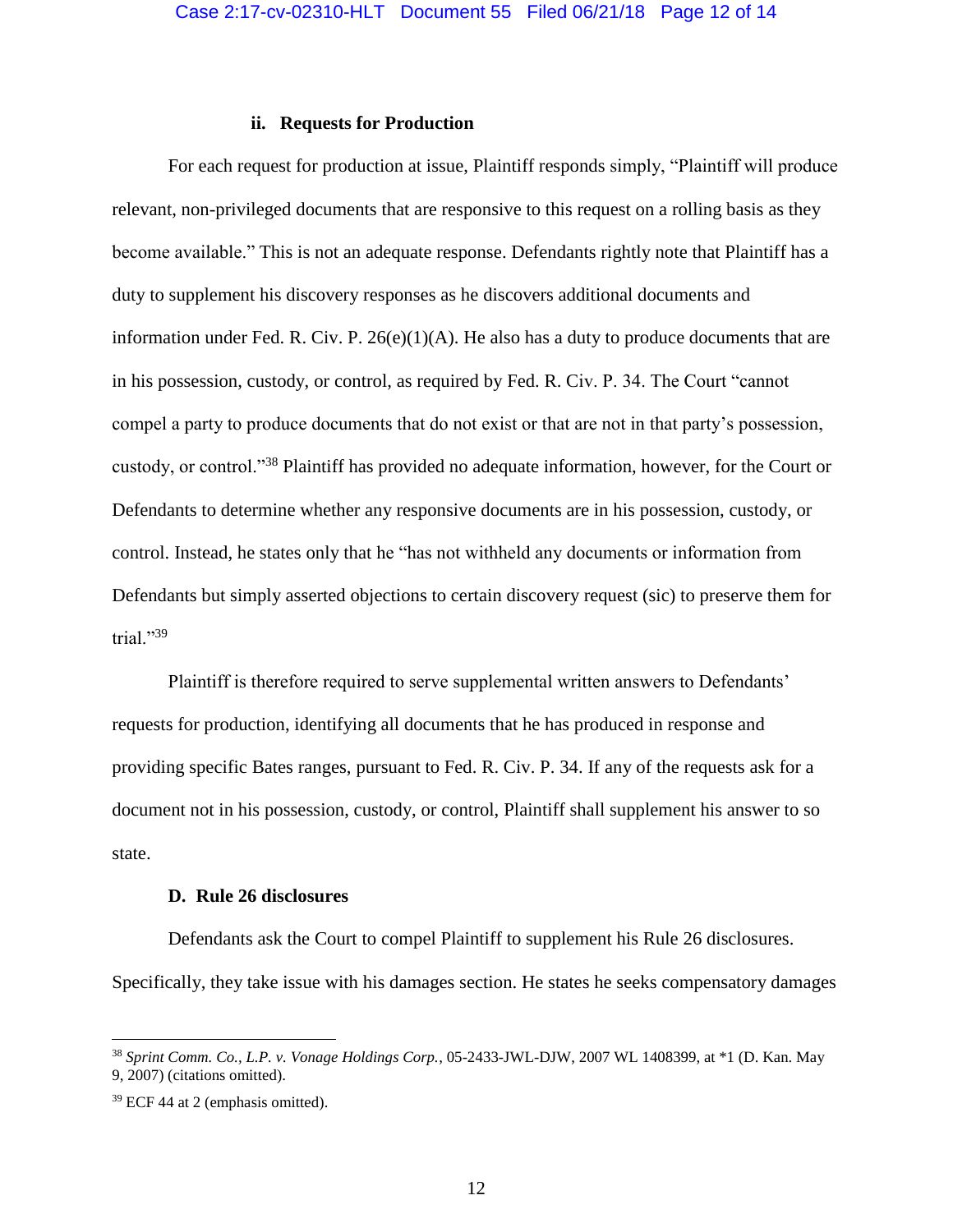### Case 2:17-cv-02310-HLT Document 55 Filed 06/21/18 Page 13 of 14

in the amount of \$50,000, based upon his belief that his annual income was approximately \$65,000 and he was terminated approximately \$16,000 into the year  $2017<sup>40</sup>$  He also seeks \$500,000 in punitive damages. Finally, he seeks "equitable damages for lost benefits" and "other damages allowable by law . . . for embarrassment, humiliation, emotional distress, in an exact amount which is unknown at this time."<sup>41</sup>

Rule  $26(a)(1)(A)(iii)$  requires a party to disclose, without awaiting a discovery request, "a computation of each category of damages claimed by the disclosing party – who must also make available for inspection and copying as under Rule 34 the documents or other evidentiary material, unless privileged or protected from disclosure, on which each computation is based . . . ." Defendants' motion to compel as to Plaintiff's Rule 26 disclosures is granted. Plaintiff shall supplement his Rule 26 disclosures to include an actual computation of any and all categories of damages claimed.

**IT IS THEREFORE ORDERED BY THE COURT** that Defendants' Memorandum of Law in Support of Defendants' Motion to Compel Discovery (ECF 42) is **granted in part and denied in part** as set forth herein. **Within twenty (20) days of the date of this order**, Plaintiff shall serve on Defendants his supplemental answers to Interrogatory Nos. 1 through 10, 12, 16, 17, 18, and 20; and Requests for Production Nos. 1 through 25 and 27 through 48, including providing specific Bates ranges for each corresponding request for production. If the document requested is not in Plaintiff's possession, custody, or control, Plaintiff shall so state. **Within twenty (20) days of the date of this order**, Plaintiff shall also supplement his initial disclosures

 $40$  ECF 42-5 at 6.

<sup>41</sup> *Id.*